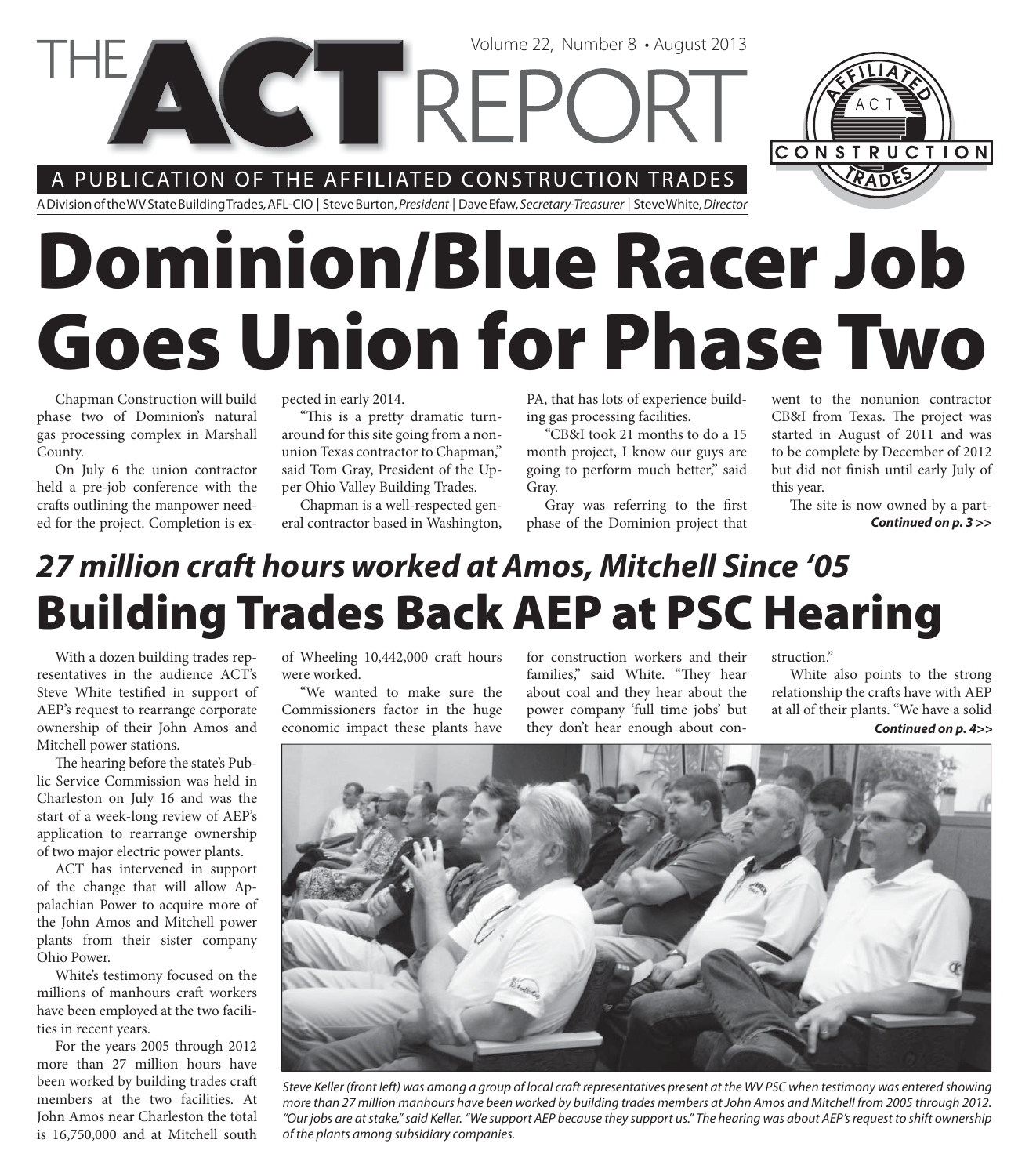# **Craft Apprenticeship Conference Held** *Marcellus, Vocational Education Focus*

More than 65 people attended a conference about construction apprenticeship held in Charleston on Friday, July 26.

The key-note speaker was Jeff Jackson who handles business development for the Chapman Corporation based in Washington, PA.

With around 1,500 craft workers on their payroll Chapman is the largest employer of union construction workers working on Marcellus Shale construction. Jackson explained quite a bit about the Marcellus and Utica Shale industry.

"We are successful because of the skilled workforce we get from union programs," said Jackson. "And we will need more skilled people to build an expanding natural gas processing industry."

Additional speakers included apprentice coordinators, veterans groups, women in construction, vocational education, community colleges, WV WorkForce, and the US Department of Labor.

The meeting was scheduled to allow apprenticeship folks to get together with vocational educators who were already in town for an annual training event.

"We are trying to get vocational educators and apprenticeship coordinators talking on a more regular basis," said Carl Reynolds, Administrator for the WV Laborers' Training program.

Reynolds along with ACT's Steve White held a workshop for vocational instructors about apprenticeship.

In addition, a reception was held for vocational instructors and craft people to meet and get to know each other.

"We had representatives from all the crafts at tables to talk with the vocational instructors," said Reynolds. "The folks who stopped by were enthusiastic and we all made some

## **Carpenters Volunteer for Big Brothers/Big Sisters**



Members of Carpenters Local 1207 and 1070 along with some Jobs Corps students volunteered their time to install a 64' x 176' dance floor for a charitable fund-raiser.

The event was the Big Brothers/Big Sisters annual "Myrtle Beach Dinner Dance held in South Charleston on July 20. "We have helped the Big Brothers and Sisters organization for years because it is a great community service," said Scott Brewer, Business Manager for Carpenters 1207.

good contacts."

The WVU Institute for Labor

Studies helped put the program together. ■



(From right) Kristina Szczyrbak, Job Developer with WV Women Work and Rick Cheuvront, a vocational instructor from Roane-Jackson Technical Center, talk with Iron Workers Cliff Wendricks, Local 568 Cumberland; Brad Winans, Parkersburg Local 787; and Rick Barker, Charleston Local 301

#### **Labor Day Weekend Events**

#### **Paden City Labor Day Annual Parade**

Marshall-Wetzel-Tyler, AFL-CIO Monday, September 2 - Celebrating 65 Years! Parade to begin at 1:00pm, line up at noon. Questions? Contact Susan Wade (304-771-1574) or Judy Ferrebee (304-771-3925)

#### **Marietta Parade**

Saturday, August 31 Parade starts at 10:00am, line up starts at 8:00am Between football field and Pay For Less

#### **Marion County, AFL-CIO**

Labor Day Celebration Sunday, September 1 – Noon to 4:00pm Hough Park, Mannington, WV

#### **United Mine Workers of America**

75th Annual Labor Day Celebration & Picnic Monday, September 2 – 11:30am to 4:30pm John Slack Memorial Park, Racine, WV Additional info contact Ted Hapney (304-552-4498)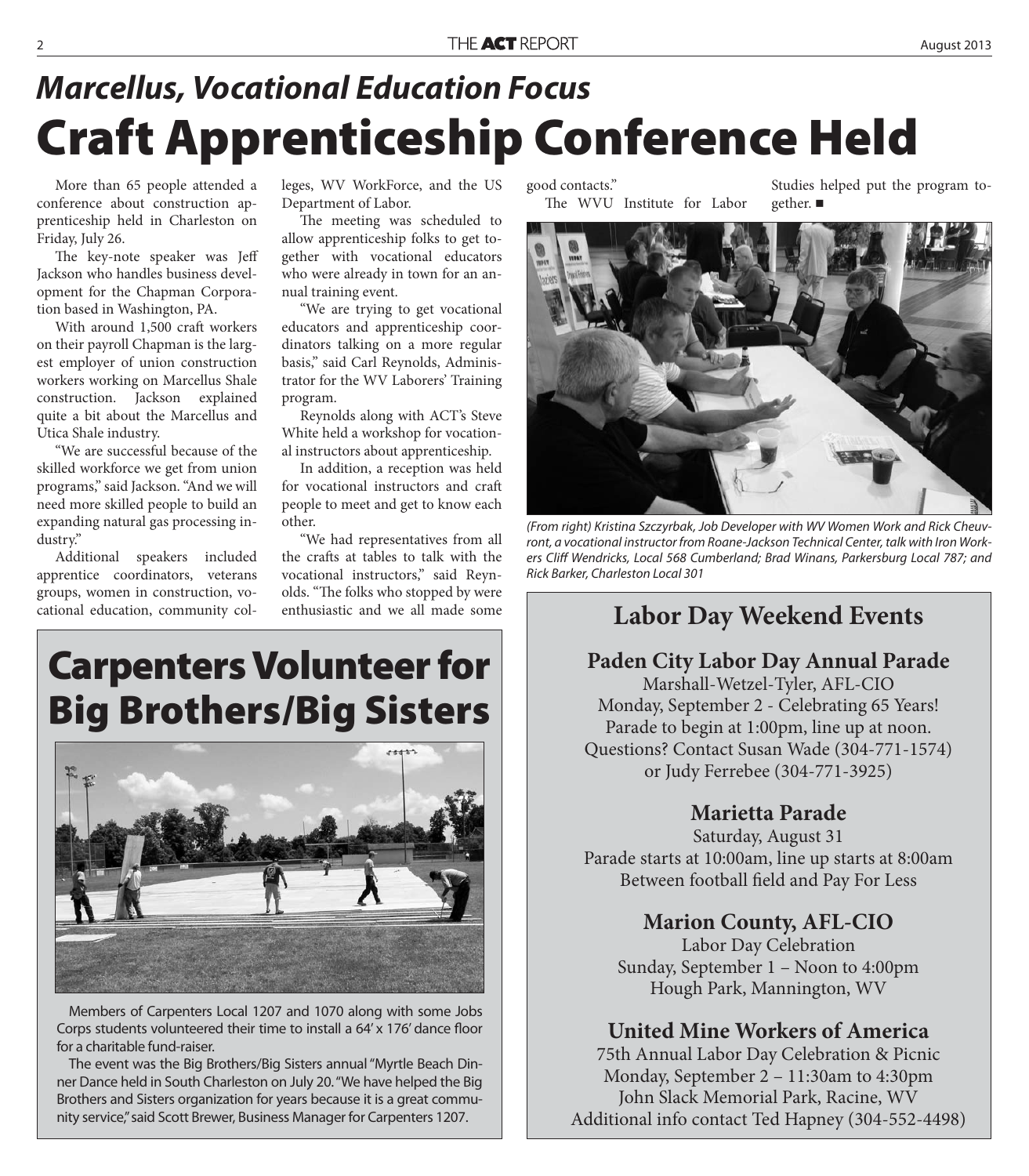# **Fed's Charge CB&I with Violating Federal Labor Law at Dominion's Natrium Project**

The nonunion contractor CB&I, Inc., who built the first phase of the Dominion gas processing project in Marshall County, has been charged with illegally interfering with, restraining and coercing employees in violations of their rights by the National Labor Relations Board.

A hearing has been set for October 1 in Wheeling before an Administrative Law Judge according to a July 16 written order by Robert Chester, Regional Director for the NLRB Region Six in Pittsburgh.

The Board consolidated two complaints against CB&I, one brought by the Carpenters and the other by the Boilermakers, claiming CB&I violated the legal rights of local union members while it was building Dominion's facility in Natrium.

The project started in August of 2011 and was supposed to take 15 months to complete. Union representatives had tried to work out a deal to get local workers hired but Texas based CB&I refused.

Some subcontracts went to local contractors but the majority of work was performed by out-of-state workers and companies.

In the spring of 2012 union members applied for work, knowing the company needed workers and knowing the plant owner, Dominion Resources, had stated they wanted local workers employed at the project.

On more than one occasion groups of union workers went to CB&I's office in New Martinsville to put in applications.

The NLRB complaint states that CB&I Supervisor Robert Allen told "employees that union members could file all the applications they wanted but Respondent [CB&I] was not going to hire them."

The NLRB also states that Allen also told "employees that Respondent [CB&I] was willing to hire former union members who were disenfranchised from the union and were not current members."

As detailed in the NLRB Complaint, CB&I Pipefitting and Welding Supervisor Tony Farrow "informed employees that Respondent [CB&I] was not going to hire any job applicant referred by the union for anything." Also Brad Showers, Lead General Forman informed employees "that Respondent [CB&I] did not hire union (members)."

The National Labor Relations Act makes any interference, restraint or coercing of employees who want to



#### *Continued from Page 1*

nership between Dominion and Caiman Energy called Blue Racer Mid-Stream.

A number of gas processing companies have used local workers to build similar facilities on-time including Caiman Energy, Williams Partners, and Mark-West.

These projects separate the valuable liquids, such as propane, butane and pentane, which are coming from the new Marcellus and Utica Shale wells.

The first stage of separation involves chilling the gas to get the liquids out in a bulk form.

The gas that is left goes into pipelines for distribution to homes and businesses.

The second stage of separation involves heating the bulk liquid to separate it into the different compounds.

Phase one of the Dominion project included both types of separators. The second phase, now called the Blue Racer project, is to build a second chilling bulk separator on-site.

"Local hiring makes a huge difference in the economic impact for our communities," said Gray. "Without local workers on these projects all the money leaks out-of-state."

join or form a union an illegal act.

"I credit all the crafts and ACT staff for working together and gathering the evidence for this case," said Mike Jenkins, Senior Organizer for the Mid-Atlantic Regional Council of Carpenters. "Publicly CB&I said they didn't care if workers were union or not, but the NLRB thinks differently."

According to Boilermaker 667 Business Manager Jim Dingess CB&I's discrimination was also a bad business choice. "Without local

skilled workers the 15 month project turned into 21 months and CB&I did not get to build the second phase," said Dingess.

CB&I filed a response on July 30 through the law firm of Ogletree, Deakins, Nash, Smoak & Stewart, P.C. based in Greenville, South Carolina.

Among other things their answer said the NLRB had no authority to act and denied the allegations of unfair practices. ■

### **County Commissioners**



Kathy Mace, Preston County Administrator, talks with ACT's Walter 'Fuzz' LaRue at the County Commissioners' Association of WV 2013 annual meeting in early August.

ACT had a table to talk about improving bidding procedures by requiring general contractors to disclose their subcontractors when bids are turned in. Current law requires the information on state projects and those funded by the State School Building Authority but not county or city ones.

The purpose of the disclosure is to prevent bid shopping, after the low price has been presented project owners gain nothing by subcontractors lowering their price.

"We believe in competition," said LaRue. "But once the prices are in, driving down a subs price only hurts a project."

Also of interest to conference attendees was information about craft apprenticeship.